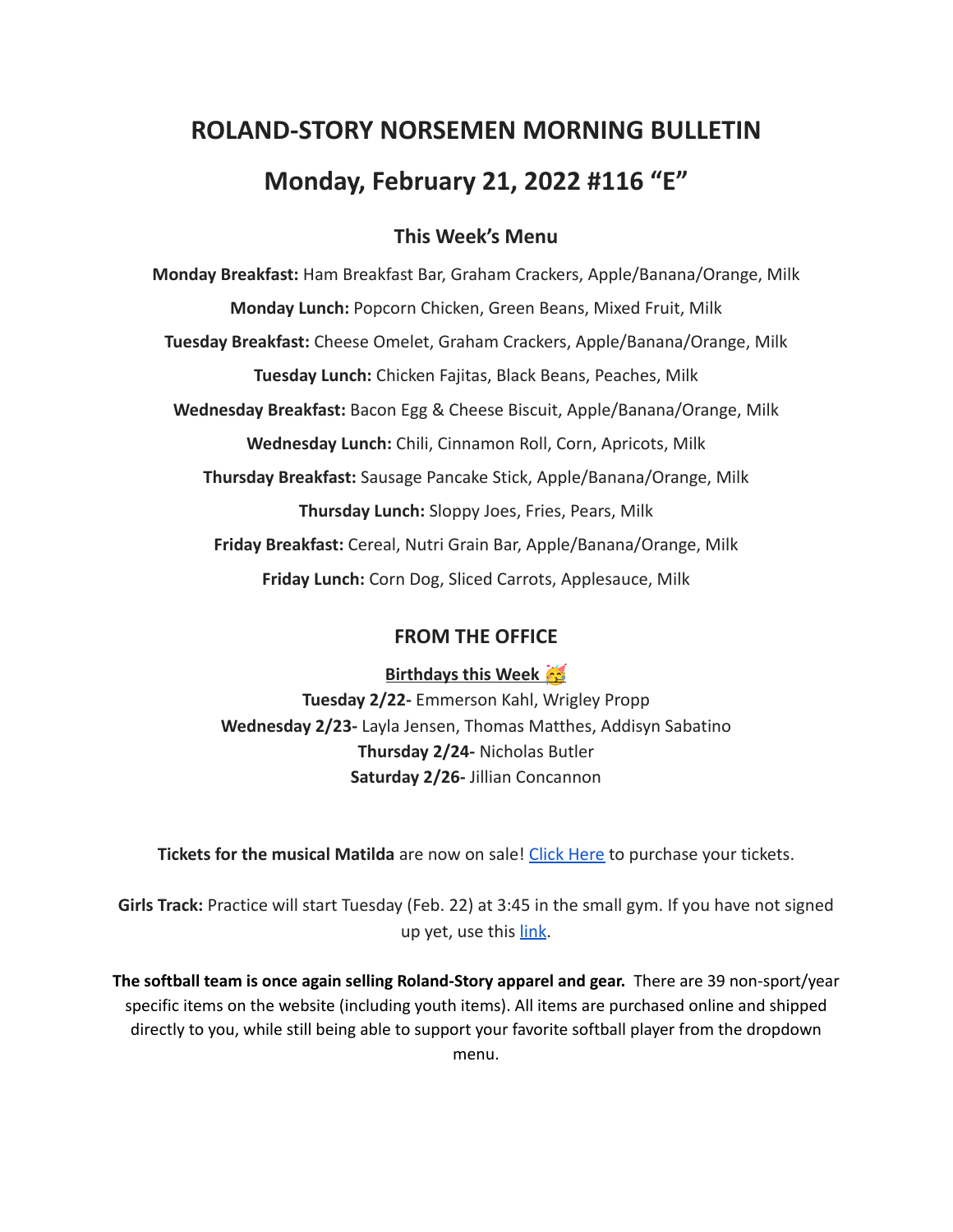We are raising funds for our overnight tournament trip, to pay officials for pre-season scrimmages, extra equipment needs that happen last minute, and to possibly get a new bunker drag for the diamond. Thanks in advance for your support and Go Norse!!!

<https://fancloth.shop/PVQQX>

Store closes 3.1.22

**GIRLS GOLF:** The Season will be here before you know it! Please take a minute and fill out the **Girls Golf Signup Form** included in this message if you are interested in participating in Girls Golf this season! First practice will be Monday March 21 @ 3:30 in Room 216. **LINK: GIRLS GOLF [SIGNUP](https://forms.gle/UVm68USy2mkrWNuQ7) FORM**

**Registration is open now** until February 23rd for the 2022 Young Women in Leadership Conference. Act fast as space is limited so [CLICK](https://event.formdash.org/2022/ywil/) HERE to register and reserve your spot! If you have any questions, please reach out to us at uni.youngwomeninleadership@gmail.com and we would be happy to help. See Mrs. Heisterkamp if you have transportation problems to this event.)

**Upcoming Driver's Ed Classes at Roland Story High School**

All classes will remain online and driving will be done in person. March 28-April 29 June 6-June 30 [Click](http://streetsmartsdriversed.com/) here to register.

## **There will be two more public informational meetings on the upcoming bond issue.** If

approved, the March 1 bond would allow Roland-Story to move forward with a series of improvements at Dallas Kray Track & Kerry Van Winkle Field and our surrounding athletic complex facilities.

2/28 7pm at the Middle School library

Attendees will have opportunities to ask questions and provide feedback.

Learn more: [https://www.rolandstorybond.org](https://www.rolandstorybond.org/?fbclid=IwAR3AJHhy8S8KvQsof-Z44UTrIBXDkOZFSdMyUXMovrg0bH3FkvkTprNkFuM)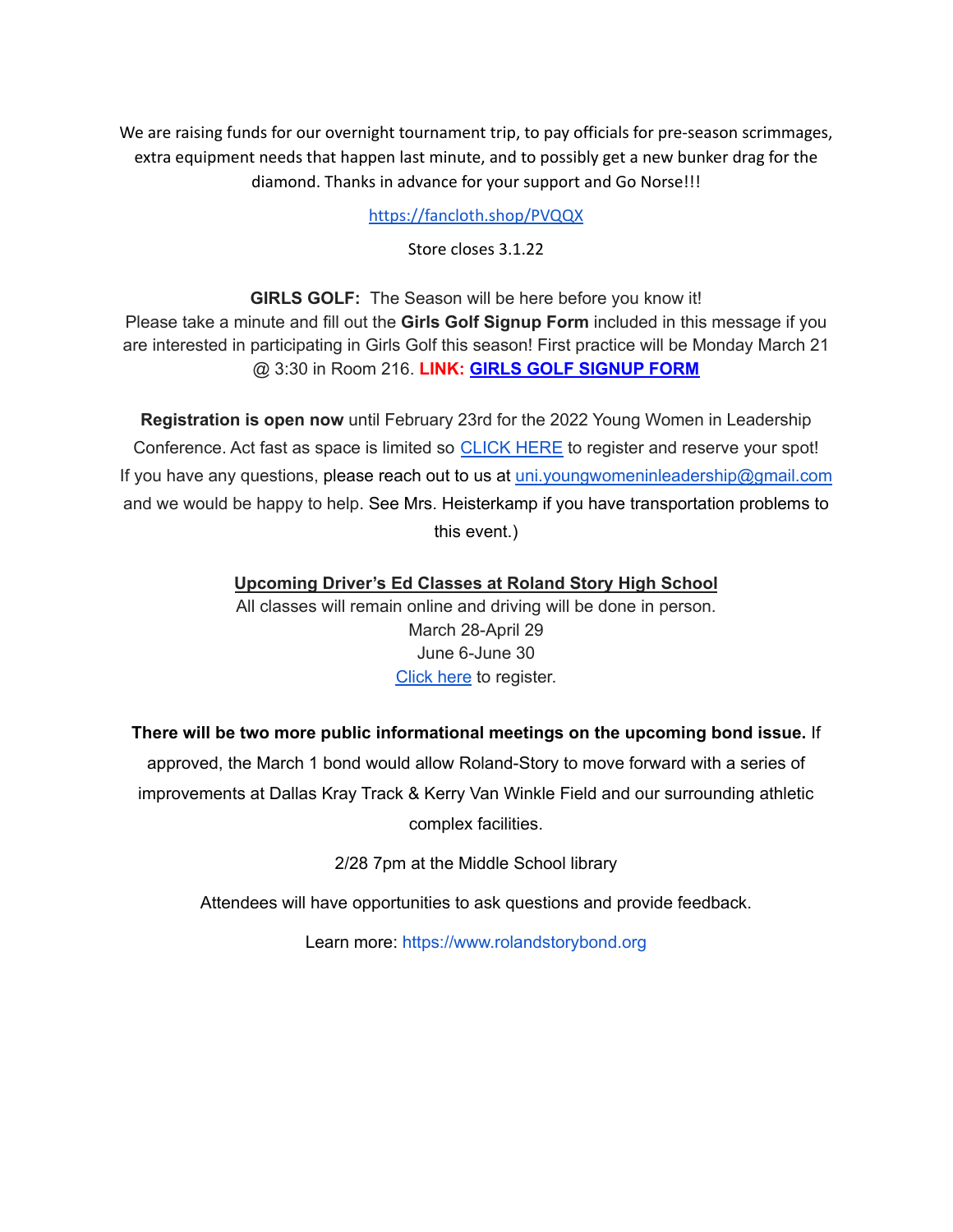

# **[COUNSELOR FOLDER](https://docs.google.com/document/d/1vmwczNPbDzXe9vFaG5LJMQ7NYDv-i4oQJHybqA65TUc/edit?usp=sharing) (9-12)-Click here**

#### **2022-2023 REGISTRATION SHEETS-UPDATE!**

**9-11th students and staff,** we are moving the *DUE DATE* for registration sheets to be turned in to your seminar teacher from February 14th to February 21st. If you have your schedule finalized please turn them in upon completion but the expectation for you to have it turned in is now **Monday, FEBRUARY 21st.**

\*\*Online registration will be moved to February 28th during seminar.

## **Scholarships**

**Mary Greeley Foundation [Scholarships-](https://docs.google.com/document/d/1cV2X1WgjAMIxvlQvS3xLxsQJRooZHcf7/edit?usp=sharing&ouid=117077516262516080506&rtpof=true&sd=true) \$varies due 3/21. Central Iowa Board of Realtors [Scholarship-](https://docs.google.com/document/d/118FuzzOexkI7TbBkChW_nQX4xH_6ldWOWNBAYiJ0nF4/edit?usp=sharing) \$1,000 due 4/20 2022 Robert D. Blue [Scholarship-](https://www.rdblue.org/) \$? due 5/10**

**Local Scholarships**

**American Legion Lafayette Post 0059 Story City [Scholarship](https://docs.google.com/document/d/1l-XzWNNfwZmA3zDkeW8VPeqqzYTnZ3IFLE4h0i05GGI/edit?usp=sharing)- Make a copy, fill, print, sign and turn into Counselor's office. \$1,000. Due 3/30 @4:00 pm Altrusa of Ames [Scholarship](https://docs.google.com/document/d/1pwO_l6ZBSDlI2aYi464Wp_1Ha8nwdfwR/edit?usp=sharing&ouid=117077516262516080506&rtpof=true&sd=true) Make a copy, fill, and email or mail \$500 due 4/15**

## **ATHLETIC ACTIVITIES FOR THE WEEK**

**Tuesday 2/22/22**

Varsity Boys Basketball vs South Central Calhoun @ Webster City 7:00pm District Final